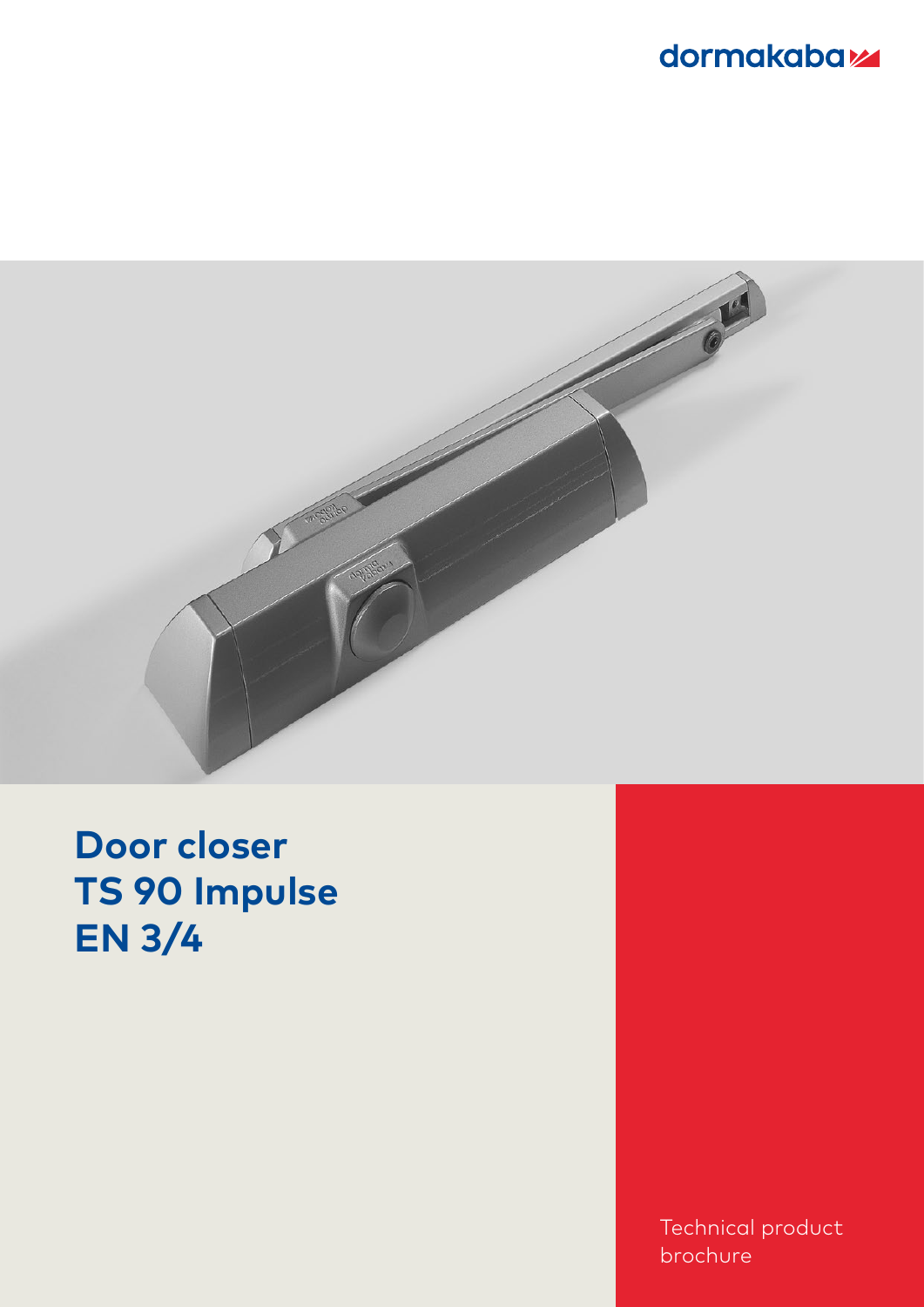### **High-Tech for the global Market**

**The TS 90 Impulse combines technical superiority with outstanding value, and unites advanced design with convenient functionality – all on the basis of its heart-shaped cam.**

**With its installation versatility and inherent functional reliability, it is ideal for virtually any application.**

#### **Certified to ISO 9001**

#### **Benefits**

#### **For the trade**

- . Unique cam action technology for the entry-level segment, compliant with EN 1154.
- segment, compliant with EN 1134.<br>Complete package for easy stocking.
- . Sets new standards to open up new markets.

#### **For the installer/fabricator**

- . Or the mstaner, rabitator<br>· Easy to fix without mounting backplate.
- . Lasy to hx wi<br>. Non-handed.
- Four installation arrangements with one model. .
- Proven quality for long service life

#### **For the architect/specifier**

- . or the architecty specifier<br>. Proven technology of the heart-shaped cam.
- Troven technology of the neart-shaped cam.<br>• Cost-efficient slide channel door closer for interior doors.

#### **For the user**

**Cam Action**

- $\cdot$  Convenient, low-resistance opening with fully controlled closing.
- . Convenient, low-resistance opening with rolly controlled closing<br>Two regulating valves for precise adjustment of closing speed.
- Two regolating valves for precise adjoscition of closing spe<br>• Available with hold-open and cushioned limit stay options..



<sup>1)</sup> In the case of particularly heavy doors and doors that have to close against wind pressure, we recommend the dormakaba TS 93.



# $\mathcal{L}_{\text{certifier}}$

The TS 90 Impulse is CERTIFIRE approved (Certificate No. CF119) for door types ITT 120

The unique heart-shaped cam and the linear drive mechanism ensure that the resistance encountered decreases almost instantly with the door opening action.

User-friendly and reliable closing is also ensured by the delayed increase in the actuating torque at the "latching" end of the sweep.



**Force profile**

Closing force (Spring strength: EN 3)

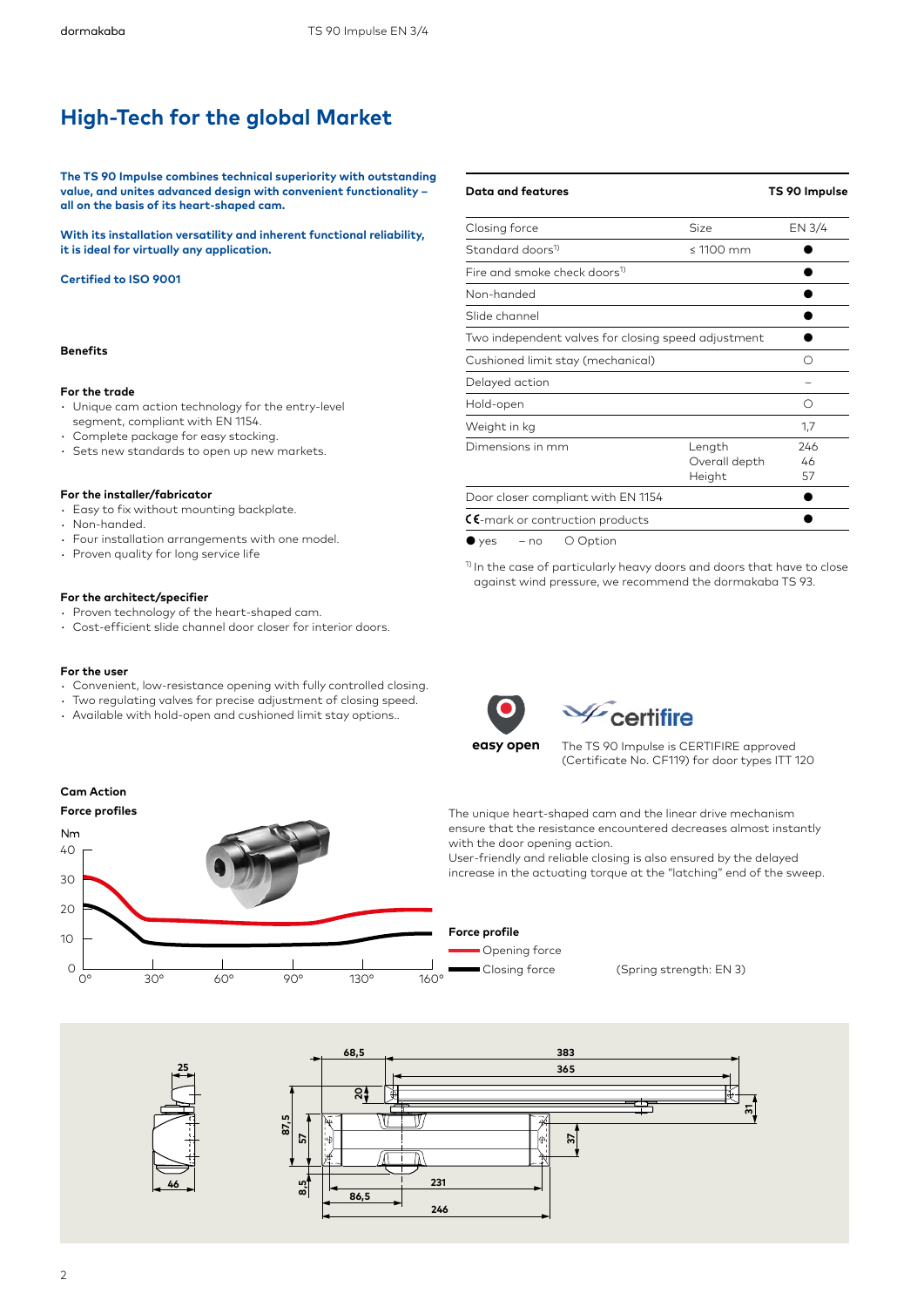### **Pull-side fixing**

(example: LH/iso 6 door; mirror image for RH/iso 5 door)



Depending on the structural conditions, the door opening angle is likely to be limited. It is recommended to install the cushioned limit stay or position a door stop at this point. **A door stop must be installed in the case of fire and smoke check doors.**

### **Push-side fixing**



Depending on the structural conditions, the door opening angle is likely to be limited to approx. 95°. It is recommended to install the cushioned limit stay or position a door stop at this point. As the door opening is limited to 95º the TS90 is not CE marked on the push side of the door. BS EN1154 requires minimum closing from 105º.

#### (example: RH/ISO 5 door; mirror image for LH/ISO 6 door)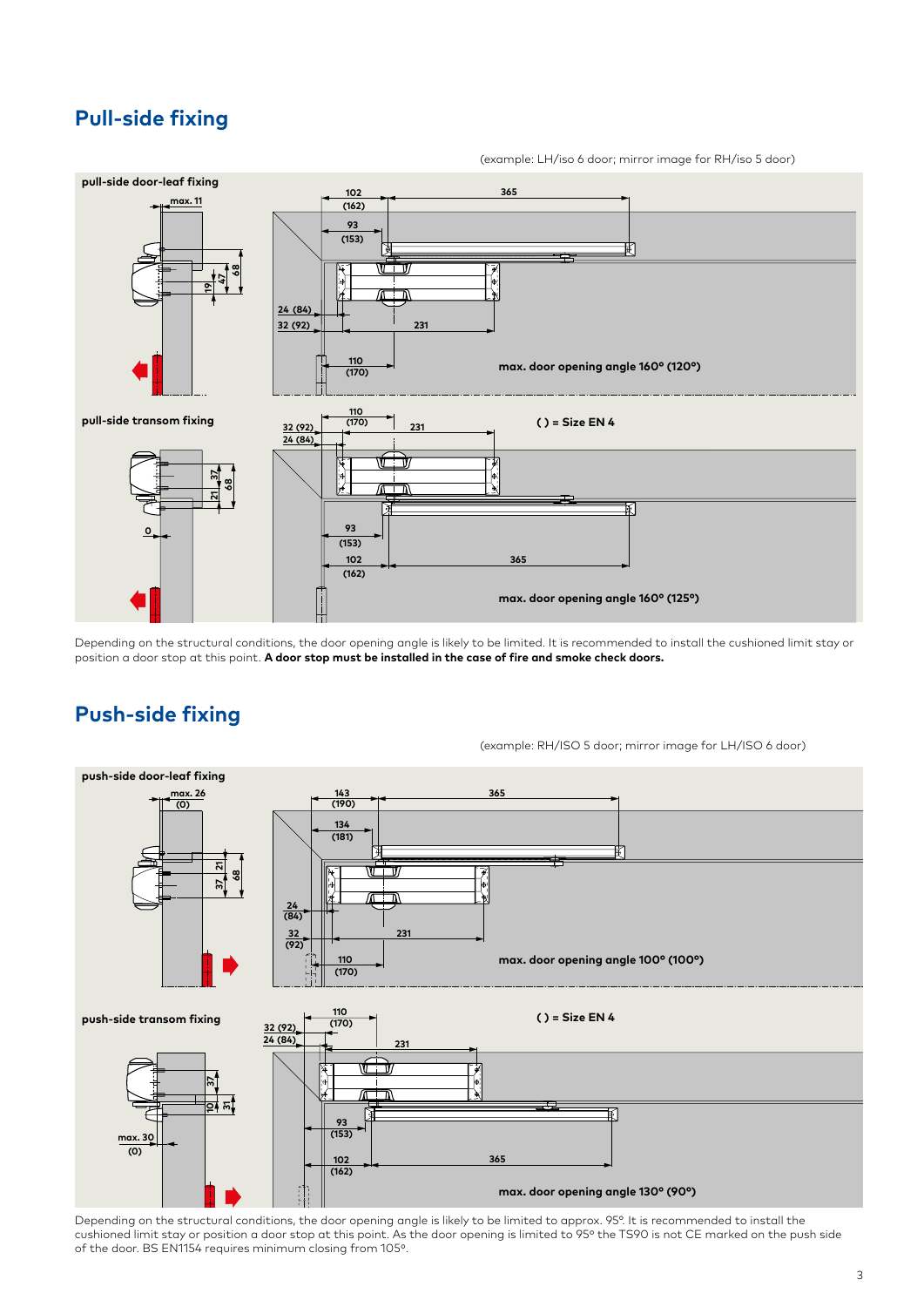### **Accessories**



### **Standard equipment and accessories**



## **Specification text**

Universal cam-action door closer with linear drive and rapidly decreasing opening torque; closing speed adjust•able in two independent ranges. Closing force = size en 3/4. Non-handed.

**Accessories** ☐ Angle bracket ☐ Hold-open device ☐ Cushioned limit stay **Colour** ☐ silver ☐ white (sim. RAL 9016) ☐ **Make**

TS 90 Impulse EN 3/4

**9**

**25**

Compliant with EN 1154.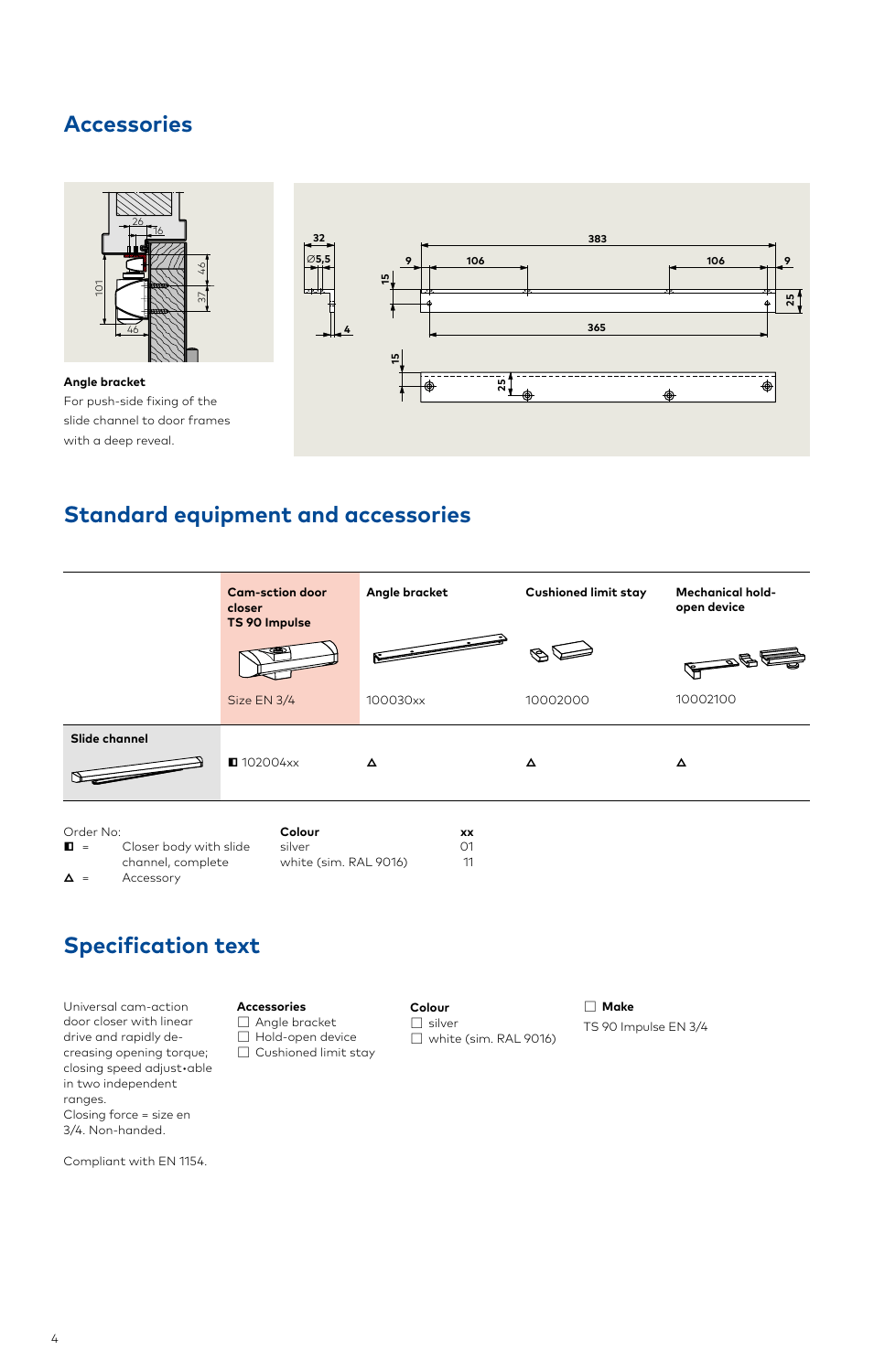### **Standard and optional Functions**



The closing speed of the TS 90 Impulse is adjustable in two independent ranges at the valves indicated.



**1** Infinitely variable closing speed in the range 160° – 15°

**2** Infinitely variable closing speed in the range  $15^{\circ}$  – 0°



| Door width          | size setting |
|---------------------|--------------|
| $<$ 950 mm          | FN 3         |
| $< 1100 \text{ mm}$ | FN 4         |
|                     |              |

The TS 90 Impulse size setting is selected for the door width by the closer.

### **Mechanical hold-open device**



The hold-open device enables doors to be precisely held without any fall-back up to an opening angle of approx. 145°.

The hold-open device is suitable for both LH and RH doors and is designed for retrofitting to the slide channel.

**Not for fire and smoke doors**



**Cushioned limit stay**

Cushioned limit stay for retro fitting by insertion in the slide channel. Adjustable between 80° and max. 120°.

Use of the cushioned limit stay helps to prevent a normally opened door from colliding with adjacent walls.

**The cushioned limit stay is not an overload protection device and in many cases is no substitute for a door stop.** 

Only for the use with TS 90 Impulse size EN 3